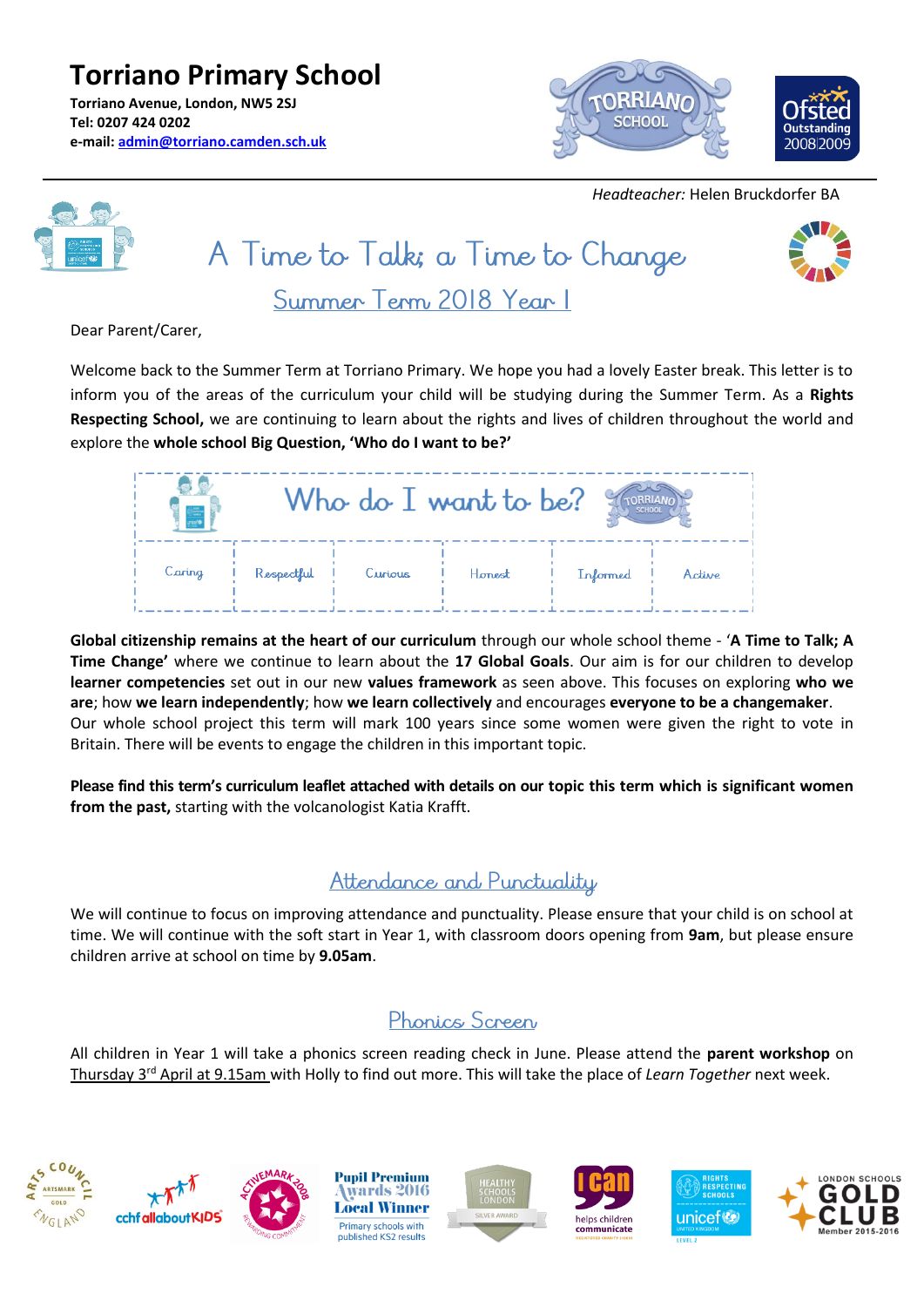### Homework

| Homework                 | A piece of homework will be sent home each week linked to your child's                                                                           |  |  |
|--------------------------|--------------------------------------------------------------------------------------------------------------------------------------------------|--|--|
|                          | learning in class. On occasion, the children may get a science or a cross-                                                                       |  |  |
|                          | curricular project to complete over the holidays. Homework is sent home                                                                          |  |  |
|                          | on Wednesday and must be brought back to class on Monday morning.                                                                                |  |  |
| Phonics-                 | Phonics lessons take place daily in Year 1 and form the foundations for                                                                          |  |  |
| Decoder Dog's Sound Book | learning to read and write. Your child has received a Decoder Dog Sound                                                                          |  |  |
|                          | Booklet appropriate to the phase of Letters and Sounds they are learning.                                                                        |  |  |
|                          | The books are an opportunity for parents and carers to practise reading                                                                          |  |  |
|                          | with their child and they are also a useful communication tool between                                                                           |  |  |
|                          | school and home, helping you to understand what your child is working                                                                            |  |  |
|                          | on now and what their next steps will be.                                                                                                        |  |  |
|                          | We recommend that you use the book for around 5 minutes per day. It                                                                              |  |  |
|                          | can be helpful to set a timer or a target, such as a number of pages, for                                                                        |  |  |
|                          | your child so that they have an achievable goal. When you feel that your                                                                         |  |  |
|                          | child confidently knows all of the sounds and tricky words in the book,<br>please return to the class teacher. They will then award your child's |  |  |
|                          | certificate and assign the next phase booklet.                                                                                                   |  |  |
| PACT reading             | Parental support is hugely important for developing reading skills,                                                                              |  |  |
|                          | confidence and understanding. Even if children are independent readers,                                                                          |  |  |
|                          | we still encourage parents to read with them or listen to them and                                                                               |  |  |
|                          | discuss the books they are reading.                                                                                                              |  |  |
|                          |                                                                                                                                                  |  |  |
|                          | In Key Stage 1 children should be reading at home for around 10 minutes                                                                          |  |  |
|                          | a day. To help the teachers understand what and how much children are                                                                            |  |  |
|                          | reading, we request that they now complete their reading record at least                                                                         |  |  |
|                          | three times a week with a simple comment such as 'I enjoyed this book                                                                            |  |  |
|                          | because' 'It was funny when The parent can write the comment for                                                                                 |  |  |
|                          | them if your child finds this challenging.                                                                                                       |  |  |
|                          |                                                                                                                                                  |  |  |
|                          | Reading records and books must be brought in to class every day so that                                                                          |  |  |
|                          | children can change their books. Reading records will be checked                                                                                 |  |  |
|                          | regularly by adults, with a detailed teacher comment weekly.                                                                                     |  |  |
| Fluency in maths         | Knowing number facts is an important tool to enable your child to feel                                                                           |  |  |
|                          | confident in maths. Revising number facts, including counting in twos,                                                                           |  |  |
|                          | fives and tens, is an easy way to support your child's progress in                                                                               |  |  |
|                          | mathematics and we encourage children to revise them regularly.                                                                                  |  |  |
|                          | Through their weekly homework, children will be given strategies and                                                                             |  |  |
|                          | activities to support them.                                                                                                                      |  |  |





**MAD**